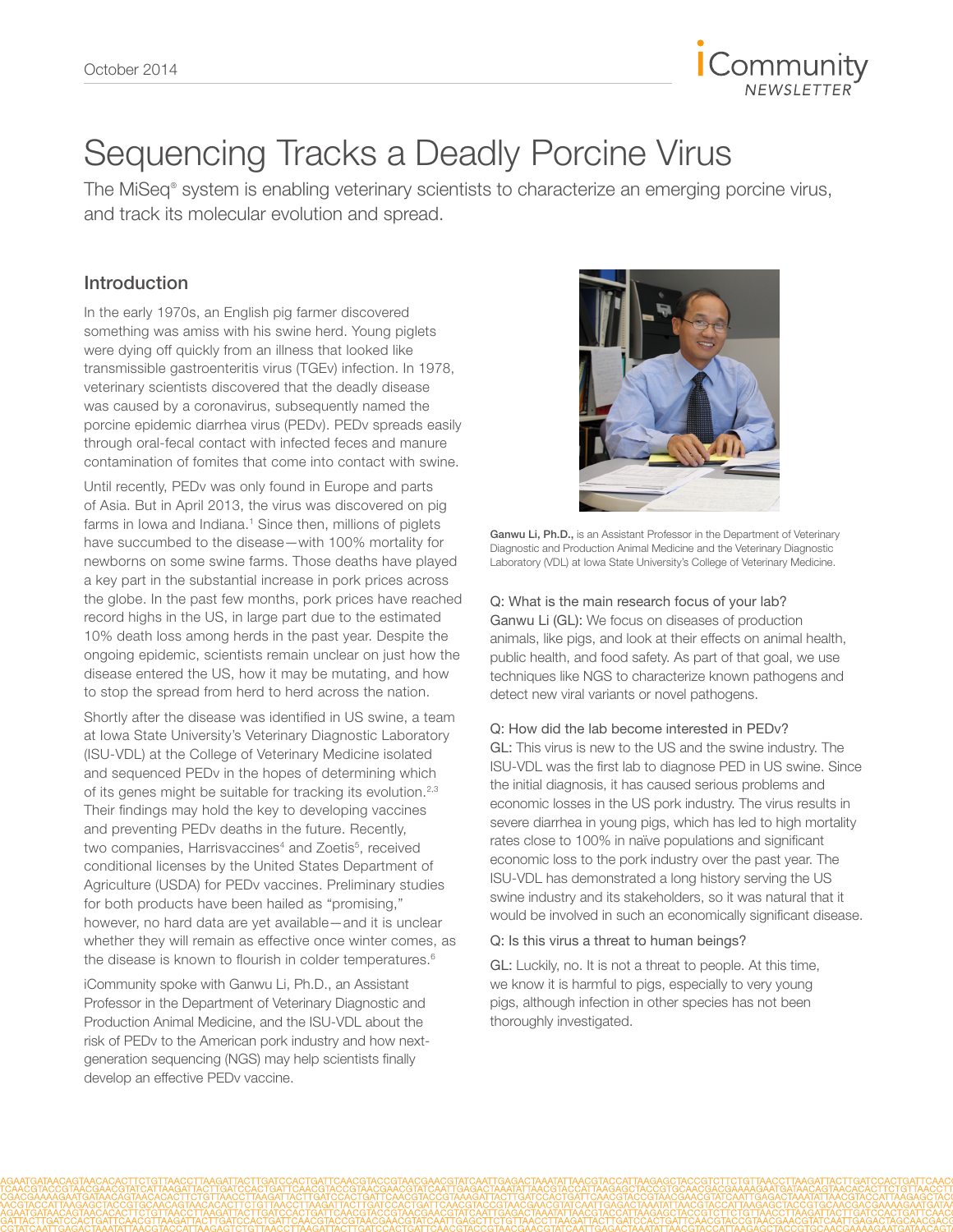#### More about PEDv

PEDv was first discovered in the United Kingdom in 1971. The National Hog Farmer states that one thimble-full of feces could contain enough of the virus to infect all of the pigs in the United States.<sup>6</sup> PEDv invades the cells that line the animal's small intestine, resulting in its hallmark clinical signs (diarrhea)—and may be fatal within five days of transmission for suckling piglets.

The disease spreads easily. Adult pigs most commonly develop the disease by oral-fecal contact, with piglets at a significant risk for this contact while nursing. Lax biosecurity control measures enable the spread of the virus, as infected manure contaminates work boots, farm equipment, transport trucks, and packing plant equipment. This is how PEDv and other viruses can move quickly from farm to farm and why the disease has traveled so far so quickly.

#### Q: For a long time, PEDv was only present in Europe and Asia. Last year, it spread to the United States. How are we tracking the spread of this virus?

GL: Initially, scientists used polymerase chain reaction (PCR) techniques, a biochemical technology that can amplify DNA and RNA sequences of viral genome, to confirm the presence of the virus. By this means, the spread of PEDv in US swine herds was tracked. Later on, sequencing selective genes of PEDv, like the spike gene, was performed. Phylogenetic analysis of the sequences helped determine the genetic relationship of virus strains and helped track where the virus came from and where it might be going.

NGS represents a game-changing opportunity in virus diagnostic practices. Whole-genome viral epidemiology is the ultimate source for this information and will not be superseded.

The ISU-VDL was the first lab that diagnosed PED and isolated the virus in the US. My colleagues, Drs. Kyoung-Jin Yoon and Jianqiang Zhang led the groups that respectively detected and successfully isolated the virus and then I did the wholegenome sequencing on the isolates. By using NGS, we were also able to sequence the whole genome directly from clinical samples like feces and intestines. Compared to one specific gene sequence, whole-genome sequencing can provide additional information to more thoroughly characterize the genetic PEDv profile and to better track spread of the virus.

#### Q: Many in the pig farming industry are becoming increasingly nervous about how this disease is spreading. How will your research help track PEDv?

GL: We have performed PEDv whole-genome sequencing from more than 30 samples submitted from across the country and confirmed that there are at least two different viral strains

circulating in the field. Like any other RNA virus, PEDv can be always changing and generating genetic and antigenic diversity. So, it is important to monitor these changes and see how fast the virus changes. It is proposed that we assess 12-15 PEDv whole-genome sequences each month to trace how this virus is changing. If we determine that a new variant has emerged, we need to find out if it can be prevented by the existing immunity in the swine population or current vaccines, or if we need to develop a new vaccine. As a result, our wholegenome sequences can help veterinarians understand if a different strain of PEDv has infected a herd and also provide guidance for the development of new vaccines.

"NGS technology makes it possible to quickly determine the whole-genome sequences of emerging, previously unrecognized, or new pathogens."

Q: How might a greater understanding of the PEDv genome enable us to better combat the disease in swine herds? GL: A better understanding of the PEDv genome will allow us to identify and investigate genetic diversity that may be the result of mutations and genomic recombination and contribute to increased or decreased virulence, antigenic variation and loss of protection from existing immunity or vaccine immunity. Understanding the PEDv genome more thoroughly also allows the development of novel diagnostic assays to detect and differentiate various virus strains. With whole-genome sequencing, we may discover clues that can help devise more effective strategies to identify, monitor and combat this disease.

#### Q: How might whole-genome sequencing inform vaccine development?

GL: In general, NGS technology makes it possible to quickly determine the whole-genome sequences of emerging, previously unrecognized or new pathogens. The whole genome sequences can reveal the genetic diversity of the viruses that may be helpful to develop appropriate vaccines against diverse viruses. In addition, quick determination of the whole-genome sequences of viruses with different phenotypes, eg virulent and attenuated, and/or antigenic variation will help determine the genetic changes responsible for the phenotypic differences. Therefore, I believe that the increased functional genomic knowledge of PEDv will ultimately lead to better characterization of the virus and decision making for intervention.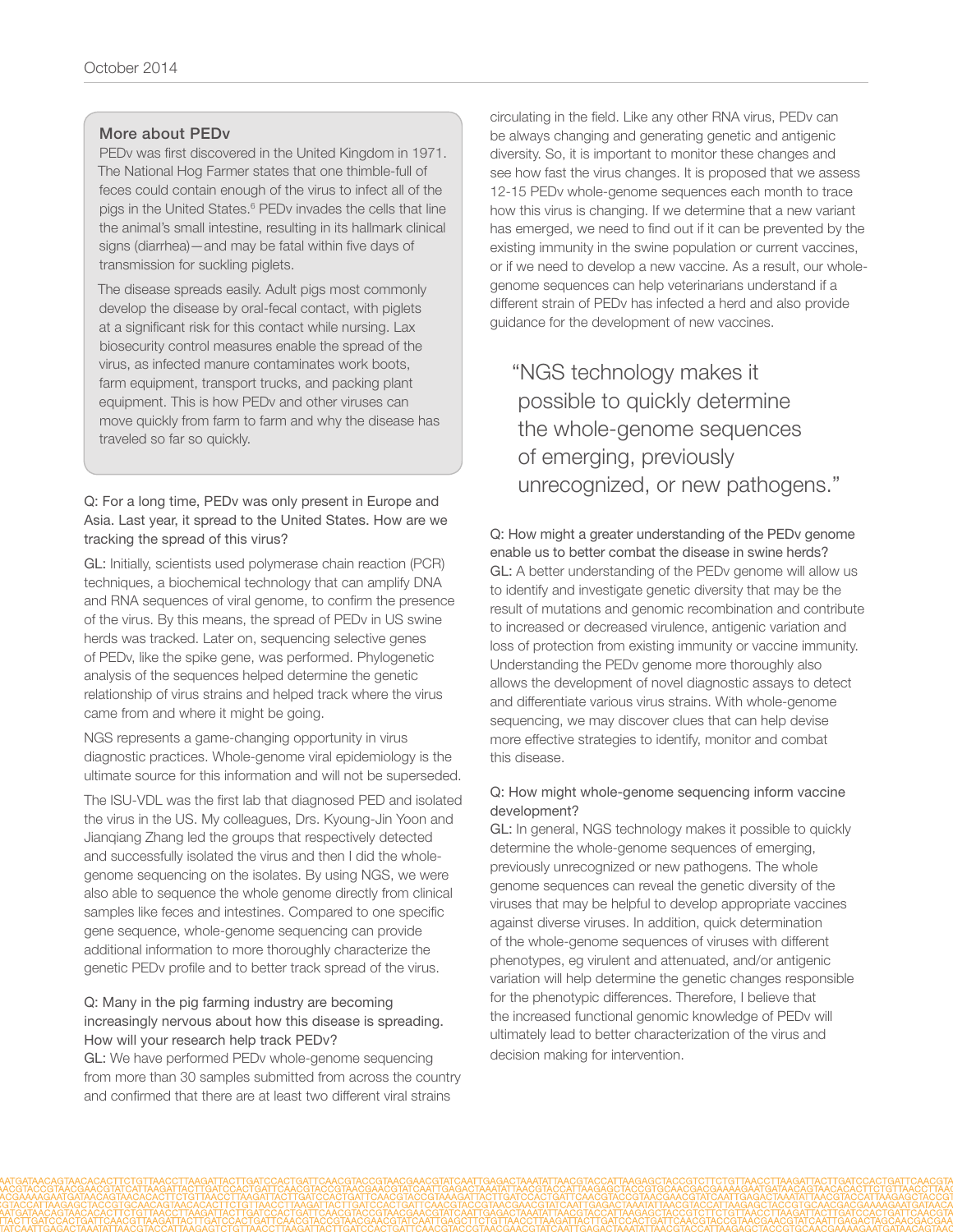#### Q: Have you used NGS before in your research?

GL: I am a bacteriologist by training, and in the past I have done a lot of bacterial pathogenesis work. I only started the research project involving viruses two years ago. Since then, we have used NGS to sequence the whole genome for PEDv, and other viruses like the porcine reproductive and respiratory syndrome virus (PRRSV) that causes reproductive failure in breeding stock, influenza A viruses in swine, influenza D viruses in swine and cattle, and the porcine deltacoronavirus. We continue to expand our usage of NGS technology to other pathogens to be ready for emerging or new pathogens.<sup>7</sup>

#### Q: What kind of system did you use to perform the wholegenome sequencing?

GL: Iowa State University has the Illumina MiSeq System in its core laboratory among other platforms available for NGS. It enabled us to determine entire genome sequences quickly and at a lower cost. We used the TruSeq® Library Preparation kit to prepare our samples.

## "It (the MiSeq System) enabled us to determine entire genome sequences quickly and at a lower cost."

#### Q: What were the steps you followed in your study?

GL: We started by sequencing the viral genome from cell culture isolates. These are relatively pure. Then we went on to our clinical samples. Those are not as pure as virus isolates, so we had to modify the standard library preparation protocol. We used a cleaning procedure, which involves a centrifuge to remove most of the host contamination and an ultracentrifuge to enrich the viral particles and then isolate the viral RNA. After doing that, we used a standard protocol from a commercial kit to prepare the sequencing library to sequence viral genome.

Q: What software did you use to analyze the MiSeq data? GL: We developed our own pipeline to assemble the whole viral genome. We had to use BWA to map the reference sequences employing very relaxed criteria for mapping and then used the ABySS software to perform *de novo* assembly. By combining all of these steps, we were able to obtain the entire genome sequence of the virus.

#### Q: In the past, other labs have not been as successful in isolating PEDv. What do you think was the secret to your lab's success?

GL: There are really no secrets to how to isolate PEDv in cell culture. We have followed the published procedures. The success rate in isolating enteric viruses is notoriously quite low. You have to attempt isolation from a large number of clinical samples in order to have a better chance of successfully

isolating the virus. We are continuing to look for a better system to increase the isolation rate of PEDv.

#### Q: What are the next steps in your research?

GL: We are very interested in using NGS as a better way to study the diagnostics, epidemiology, pathogenesis, and evolution of PEDv, as well as other pathogens of veterinary significance, and its impact on diagnostics, immunity and pathogenesis.

I am also interested in using NGS to look at how the microbiota may affect diseases or vice versa. For example, with PEDv, I would like to see how different composites of bacteria in the gastrointestinal tract may affect the disease development as well as response to treatment or immunization, and how PEDv infection may alter gut microbiota.

#### **References**

- 1. [Stevenson, G.W., Hoang, H., Schwartz, K.J., et al. Emergence of porcine](http://www.ncbi.nlm.nih.gov/pubmed/23963154)  [epidemic diarrhea virus in the United States: clinical signs, lesions, and viral](http://www.ncbi.nlm.nih.gov/pubmed/23963154)  [genomic sequences.](http://www.ncbi.nlm.nih.gov/pubmed/23963154) *J Vet Diagn Invest* 2013; 25: 649-654.
- 2. [Hoang H, Killian ML, Madson DM, et al. Full-length genome sequence](http://www.ncbi.nlm.nih.gov/pubmed/24356830)  [of a plaque-cloned virulent porcine epidemic diarrhea virus isolate \(USA/](http://www.ncbi.nlm.nih.gov/pubmed/24356830) [Iowa/18984/2013\) from a US Midwestern swine herd.](http://www.ncbi.nlm.nih.gov/pubmed/24356830) *Genome Announc* [2013; 1: e01049-13.](http://www.ncbi.nlm.nih.gov/pubmed/24356830)
- 3. [Chen Q, Li G, Stasko J, Thomas JT, et al. Isolation and characterization](http://www.ncbi.nlm.nih.gov/pubmed/24197882)  [of porcine epidemic diarrhea viruses associated with the 2013 disease](http://www.ncbi.nlm.nih.gov/pubmed/24197882)  [outbreak among swine in the United States.](http://www.ncbi.nlm.nih.gov/pubmed/24197882) *J Clin Microbio* 2014; [52: 234-243.](http://www.ncbi.nlm.nih.gov/pubmed/24197882)
- 4. [www.harrisvaccines.com/documents/filelibrary/images/2014/AASV\\_2014\\_](http://www.harrisvaccines.com/documents/filelibrary/images/2014/AASV_2014_PED_E5CB3D11FD6AE.pdf) [PED\\_E5CB3D11FD6AE.pdf](http://www.harrisvaccines.com/documents/filelibrary/images/2014/AASV_2014_PED_E5CB3D11FD6AE.pdf)
- 5. [www.reuters.com/article/2014/09/03/us-usa-zoetis-vaccine](http://www.reuters.com/article/2014/09/03/us-usa-zoetis-vaccine-idUSKBN0GY1RZ20140903)[idUSKBN0GY1RZ20140903](http://www.reuters.com/article/2014/09/03/us-usa-zoetis-vaccine-idUSKBN0GY1RZ20140903)
- 6. [nationalhogfarmer.com/health/porcine-epidemic-diarrhea-ped-virus-faq](http://nationalhogfarmer.com/health/porcine-epidemic-diarrhea-ped-virus-faq-and-survival-tips)[and-survival-tips](http://nationalhogfarmer.com/health/porcine-epidemic-diarrhea-ped-virus-faq-and-survival-tips)
- 7. [Ganwu Li, Chen Q, Harmon KM, et al. Full-Length Genome Sequence of](http://www.ncbi.nlm.nih.gov/pubmed/24723718)  [Porcine Deltacoronavirus Strain USA/IA/2014/8734.](http://www.ncbi.nlm.nih.gov/pubmed/24723718) *Genome Announce* [2014 pii: e00278-14. doi: 10.1128/genomeA.00278-14.](http://www.ncbi.nlm.nih.gov/pubmed/24723718)